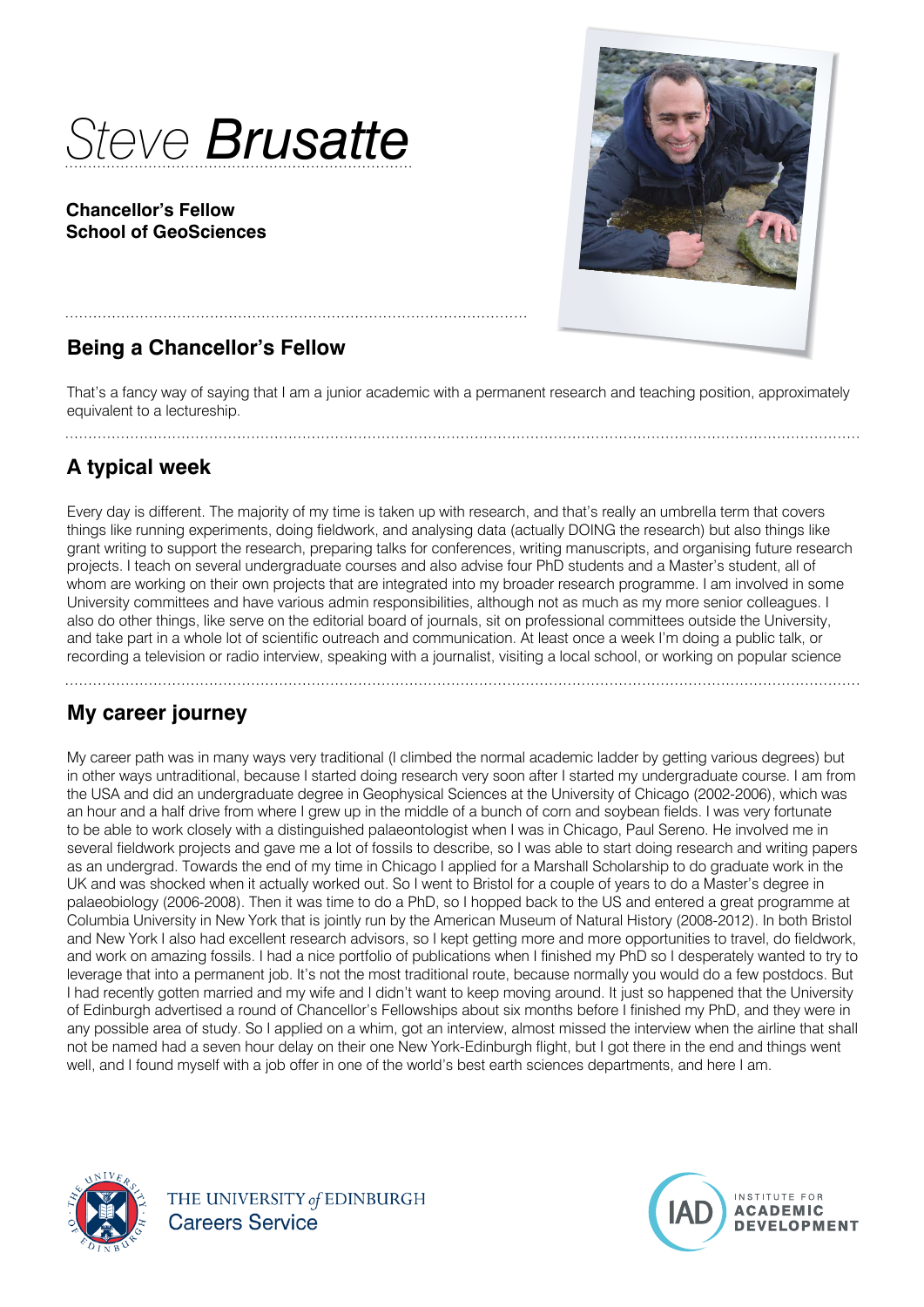### **What has helped me progress**

My education and my research advisors. I was always a proactive student, always asking annoying questions and trying to study different types of fossils. But no scientist works alone, and even unbridled passion isn't enough. You need good support. I think I chose three great places to study and in each place was able to forge a close bond with my supervisors, and that opened up the world of research possibilities.

# **Supportive people**

My PhD supervisor, Mark Norell, is an indescribable character. He is one of the world's most respected paleontologists, the curator of the globally-famous American Museum of Natural History dinosaur collections. He has research networks across the world, is a beast in the field, and has published some of the most provocative papers on dinosaurs over the past few decades. He's also a cool guy. In fact, the Wall Street Journal ran an article on him a few years ago and called him the 'Coolest Dude Alive.' He's a globetrotter with a quirky fashion sense and great taste in food and music. The kind of guy you can sit with for hours over beers and wonder where the time went. Mark wasn't the most hands-on supervisor. We didn't have set weekly meetings, and he never ordered me around. He gave me tons of space to develop my own ideas, but he was always there to provide guidance, access to his network of colleagues, and crucially, the financial support that all science students need to fund their work. It's no surprise that Mark's lab has produced about a dozen top young scientists, who are now fanning out across the US (and further afield, in my case). If I can have an ounce of the success he's had at supervising students, then I'll have a stellar career.

#### **Personal qualities needed for success**

You always have to be curious, asking questions about how the world works. That's the one most important characteristic. Of course you have to be intelligent, but without curiosity intelligence is meaningless. You need to be enthusiastic. There's no way to sugarcoat it: an academic career is difficult. Research is a step into the unknown, and it can be daunting, frustrating. You need your enthusiasm to get through it. There is a lot of criticism and rejection in the academic world: reviewers telling you your papers are crap, grant agencies rejecting your proposals. I had a review panel recently tell me that I had little in-depth knowledge of paleontology, my own research field! That one really stung. And it was ridiculous. But that kind of criticism happens, a lot. You need to be able to shrug it off. You need the mentality of a top athlete or politician: somebody who can deal with any failure and get up for the next round, and also deal with success (the highimpact papers, the funded grants) without getting a big head or going lazy. Quitters don't last long in an academic career. Neither do slackers, and believe it or not, contrary to some perceptions of the academic world, neither do jerks. And the last critical skill, I would say, is the ability to communicate. You could be the most brilliant, curious, enthusiastic, persevering academic stud in the world, but if you can't communicate your work to your peers, to the public, then nobody will realise it. Make sure you can write competently, speak passionately, design killer PowerPoint slides. Honestly, probably my best skill is that I am a good communicator. I love to write and give talks. I'm lucky that those things come naturally to me.

### **The rewards**

Every day I wake up there is the possibility that I will discover something new about the world. That's amazing. Many people hate their jobs, get up out of bed reluctantly when the alarm rings. I always wake up before my alarm rings because I'm so excited about the day ahead. And it's not only discovering new things that is so rewarding, but it's passing along that enthusiasm to my students. Teaching and student advising is a whole lot of fun.